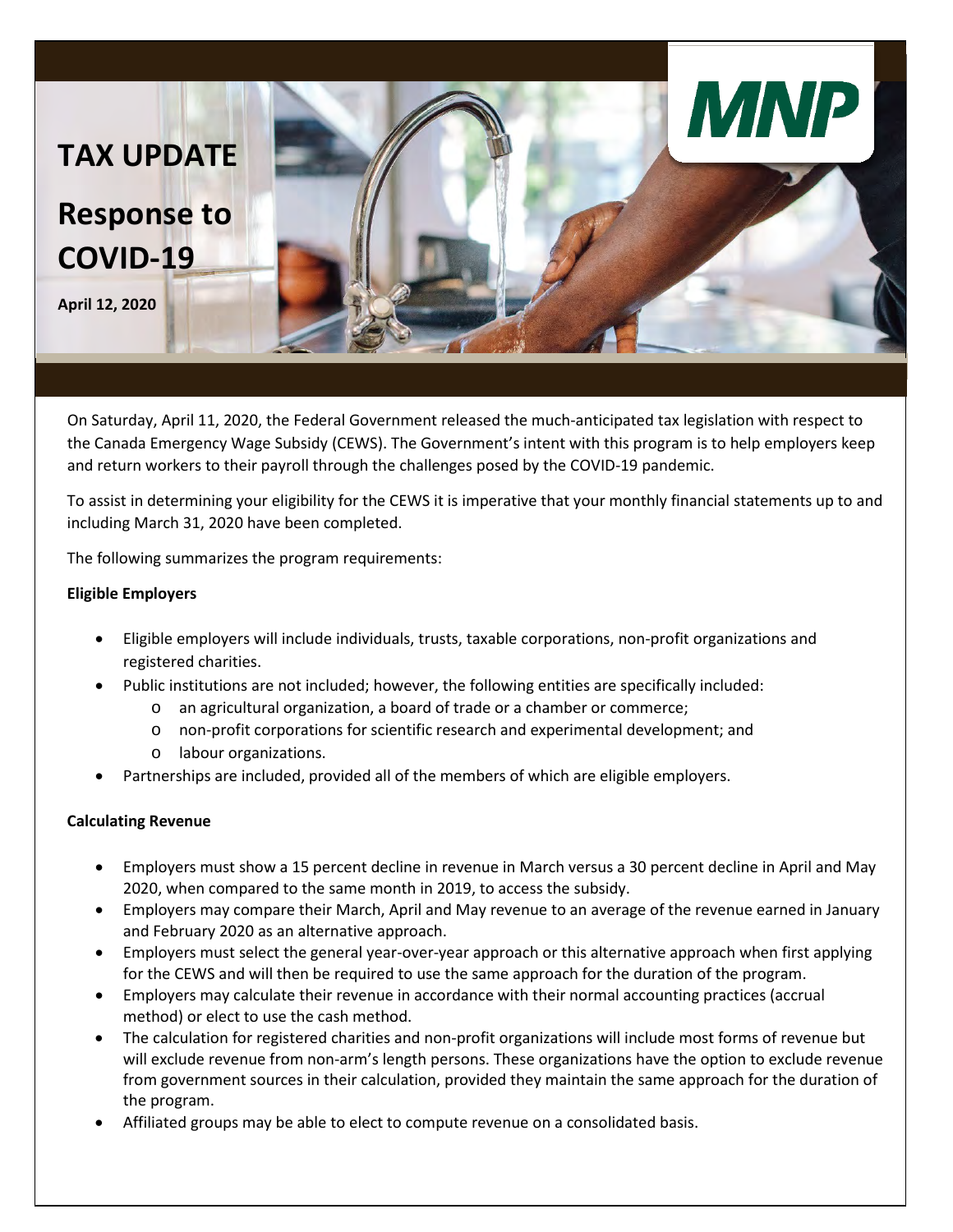# **TAX ALERT**

- Certain eligible entities receiving substantially all (90% or more) of their revenue from non-arm's length persons may be eligible to elect to calculate their decline in revenue based on the non-arm's length persons' decline in revenue. These rules are complex and should be reviewed with your tax advisor.
- In applying for the subsidy, employers will be required to attest to the decline in revenue.

**MNP Insights:** Given the complexity of the revenue calculations and the requirement for employers to attest that their application is complete and accurate, it is recommended you consult your MNP Advisor for assistance.

### **Eligible Employees**

- An eligible employee is an individual who is employed in Canada and has not been without remuneration for 14 or more consecutive days in the qualifying period.
- This rule replaces the previous announcement that an employer may not claim the CEWS for remuneration paid to an employee in a week that falls within a four-week period for which the employee is eligible for the Canadian Emergency Response Benefit.

## **Qualifying Periods**

• In order to provide certainty for employers, once an employer is found eligible for a specific period, the employer will automatically qualify for the next period.

|          | <b>Qualifying Period</b> | <b>Required Revenue Reduction</b> | <b>Reference Period for Eligibility</b> |
|----------|--------------------------|-----------------------------------|-----------------------------------------|
| Period 1 | March 15 - April 11      | 15%                               | March 2020 over:                        |
|          |                          |                                   | March 2019 or<br>$\bullet$              |
|          |                          |                                   | Average of January and February 2020    |
| Period 2 | April 12 – May 9         | 30%                               | Eligible for Period 1 OR                |
|          |                          |                                   | April 2020 over:                        |
|          |                          |                                   | April 2019 or                           |
|          |                          |                                   | Average of January and February 2020    |
| Period 3 | May $10 -$ June 6        | 30%                               | Eligible for Period 2 OR                |
|          |                          |                                   | May 2020 over:                          |
|          |                          |                                   | May 2019 or                             |
|          |                          |                                   | Average of January and February 2020    |

### **Amount of Subsidy**

- The amount of the CEWS that can be claimed for each employee (new or existing) is calculated as the greater of:
	- o 75 percent of the amount of the eligible remuneration paid (includes salary, wages and other remuneration such as taxable benefits, not including severance pay or items such as stock option benefits or personal use of corporate vehicles), up to a maximum benefit of \$847 per week or if employee is not dealing at arm's length with the employer, nil, whichever is less ; and
	- o the amount of eligible remuneration paid, up to a maximum benefit of \$847 per week or 75 percent of the employees' baseline remuneration (previously referred to as the pre-crisis weekly remuneration), whichever is less.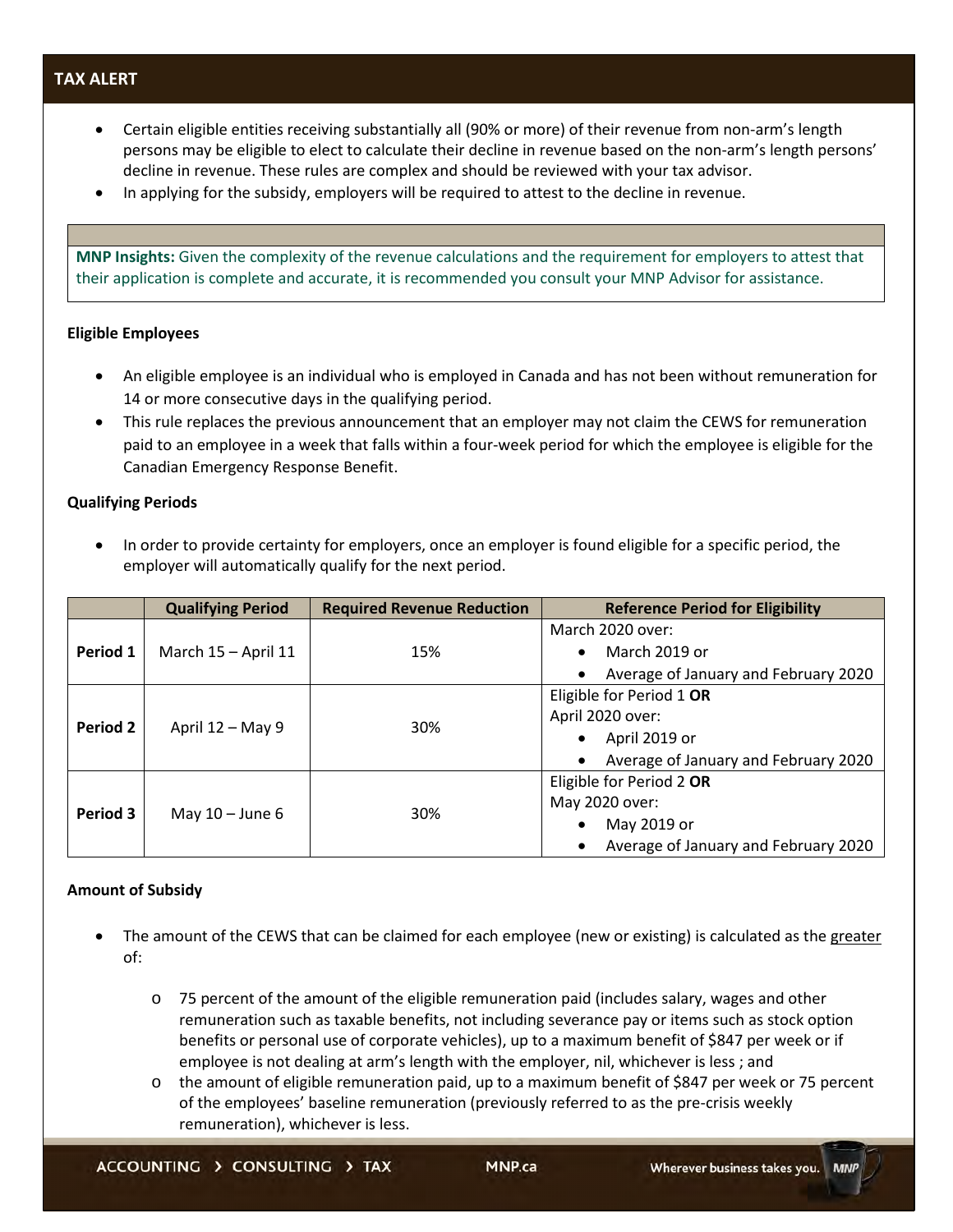# **TAX ALERT**

- The baseline remuneration for a given employee will be determined based on the average weekly eligible remuneration paid between January 1 and March 15, 2020 inclusively, excluding any seven-day periods in which the employee was not remunerated.
- The subsidy for employees not dealing at arm's length with their employer will only be available to those employed prior to March 15, 2020.

**MNP Insights:** Many owner-managed employees often remunerate themselves when cash is available, usually in the form of a dividend at the end of the year. These owner-managed employees would not be eligible for the CEWS based on the current legislation. The Government continues to explore eligibility requirements. MNP will continue to work with government to communicate the needs of businesses, including owner-managed family businesses.

### **Refund for Certain Payroll Contributions**

- The program has been expanded by introducing a new 100 percent refund for certain employer-paid contributions to Employment Insurance (EI), the Canada Pension Plan, the Quebec Pension Plan, and the Quebec Parental Insurance Plan.
- This refund is available on employer-paid contributions for eligible employees for each week throughout which those employees are on leave with pay, and for those employees that the employer is eligible to claim the CEWS.
- An employee is considered on leave if that employee is paid by the employer but does not perform any work for the employer. The refund has no weekly maximum benefit per employee and no overall limit to the refund amount that an eligible employer may claim.
- Employers will be required to collect and remit employer and employee contributions to each program as usual; eligible employers will apply for a refund at the same time as they apply for the CEWS.

**MNP Insights:** There are still some outstanding concerns, with respect to the short-term cash flow issues given the timing of payroll and payroll remittances versus the timing of the subsidy and refund of certain payroll contributions, that may not be covered by the business support programs. This needs to be considered when determining the suitability of this program for your employees and your business.

### **How to Apply**

- Eligible employers can apply for the CEWS through the Canada Revenue Agency's My Business Account portal as well as a web-based application. Please note that the Government may communicate, or otherwise make available to the public, the name of any employer that makes an application for the CEWS.
- Employers need to keep records demonstrating their decline in revenue and remuneration paid to employees.
- More details about the application process will be available shortly.